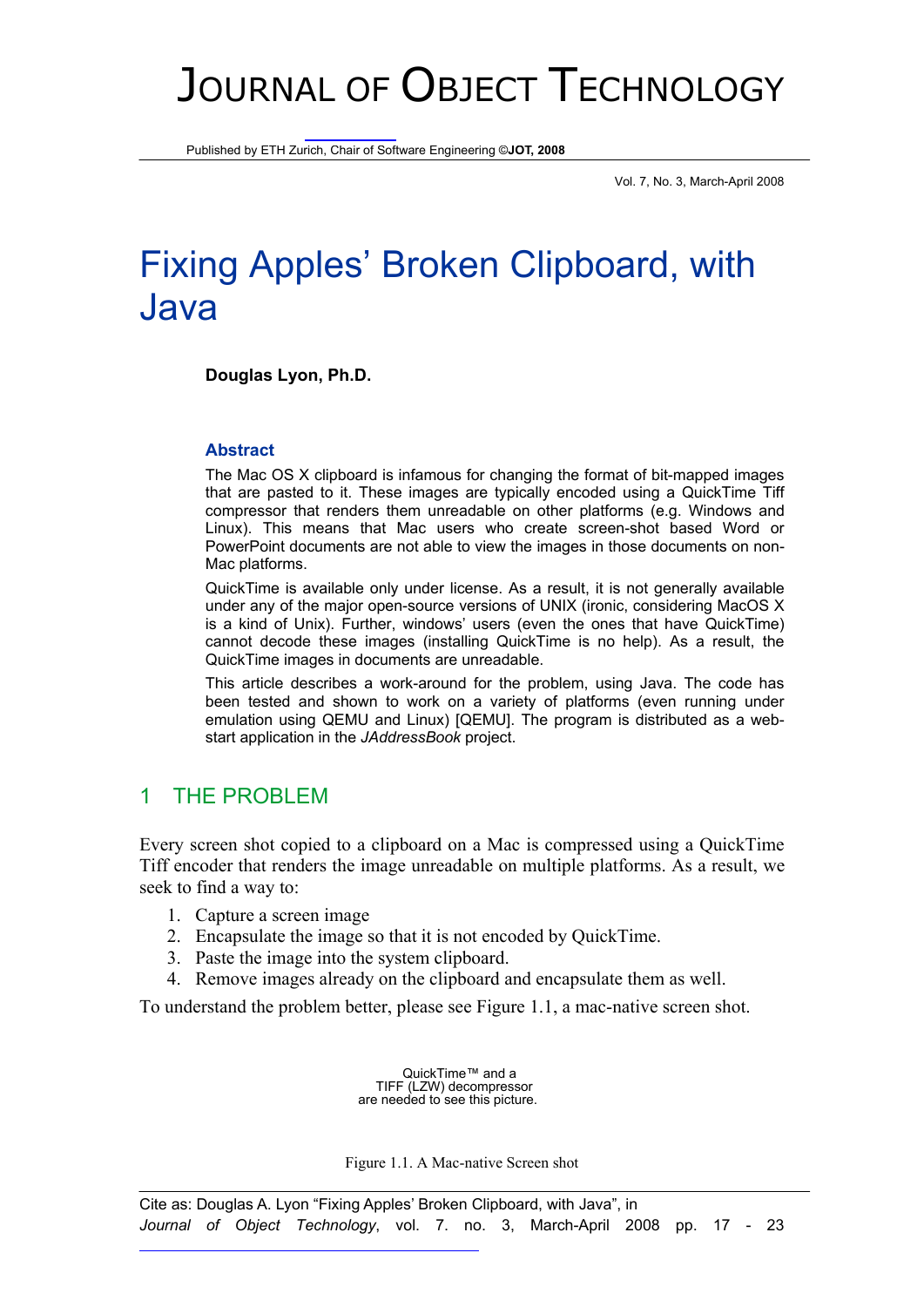Figure 1.1 shows a mac-native screen shot. Typically, the image works OK on a mac, but on a Windows computer, you get a message that reads: "QuickTime™ and a TIFF decompressor are needed to see this picture". Windows doesn't support QuickTime compression; installing QuickTime on the PC won't help.

So what do Mac users do now? They save the documents to the disk, then select "Format:insert:image-from-file" into the word/powerpoint documents. This is a boneheaded work-around for what is, in my view, an insanely broken system clipboard. The clipboard was not always broken, like this. Back in the days of *classic* the clipboard worked properly.

Logically, the Windows' user seeks to install the QuickTime product, in order to decode the TIFF compressed images. However, as of QuickTime 7.1 (Downloaded on 12/27/07) this does not help. The version is billed as being correct for both XP and Vista (however, it was not the *pro* version).

#### 2 FIXING THE APPLE CLIPBOARD

In order to keep the Apple clipboard from automatically compressing the images using a Tiff CODEC, we must RTF (Rich Text Format) encapsulate the images. The clipboard will not compress RTF data files and MS Office products (i.e., PowerPoint and Word) can decode this format. The following code selects an area of the screen from the user, captures the screen as an image, and then sends it off to the clipboard:

Rectangle  $r = In.getRectangle("select a screen area for capture");$ BufferedImage image =  $ImageU$ tils.getImage(r); String caption =  $In.getString("Enter Captain");$ copyImageAndTextToClipboardAsRtf(image, caption);

The *In* class contains a series of atomic methods that prompt the user for input.



Figure 2.1. A Sample Capture

Figure 2.1 shows a sample image, captured using this technique. The *ImageUtils.getImage* method performs a screen capture using an AWT *Robot*:

```
public static BufferedImage getImage(Rectangle rect) throws AWTException { 
     Robot robot = new Robot(); return robot.createScreenCapture(rect); 
   }
```
The heart of the *getImage* method is a rectangle, *rect* that is able to describe the screen area to be captured. The question of how to simulate the screen grabbing functions of a professional screen capture program remains open. There are several approaches to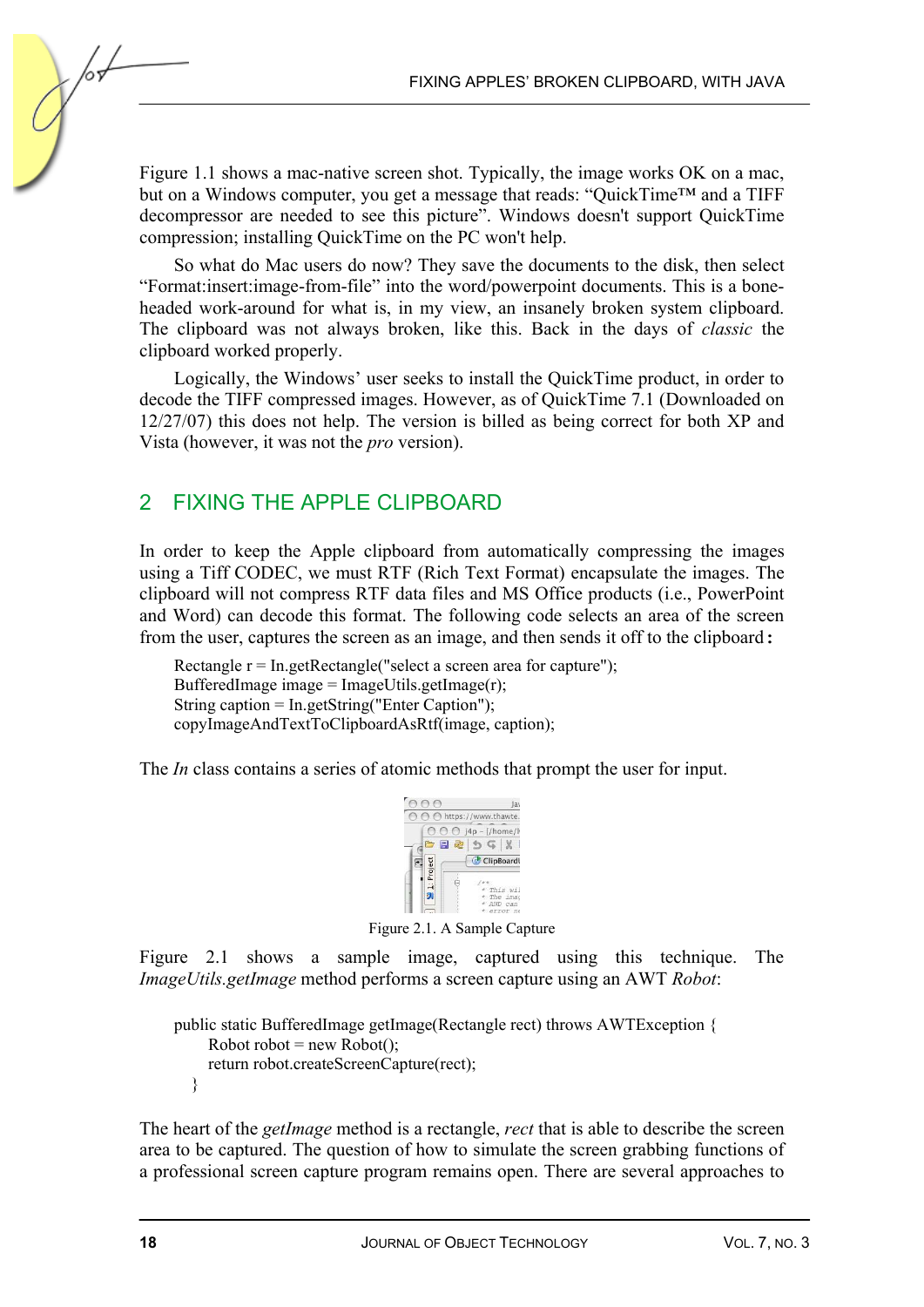this problem. One is to make a screen shot of the entire desktop, show it to the user, and then draw a transparent rectangle (using rubber-banding) over the image. This approach has a lot of overhead.

For the quick and dirty approach to creating a selection rectangle (without using JNI), I display a modal dialog that obscures the screen. The rectangle is dragged into position and the user clicks "done". This is low-overhead, fast, 100% pure Java and is an ugly solution:

```
 public static Rectangle getRectangle(String s) { 
  final JDialog id = new JDialog();
   jd.setTitle(s); 
  Container c = id.getContentPane();
   c.setLayout(new FlowLayout()); 
   jd.setSize(200, 200); 
   jd.setModal(true); 
   jd.setResizable(true); 
   c.add(new RunButton(s) { 
      public void run() { 
         jd.setVisible(false); 
      } 
    }); 
   jd.setVisible(true); 
   return new Rectangle(jd.getLocation(), 
         jd.getSize()); 
 } 
                                 O O select ascreen a...
                                 select a screen area for capture
```
Figure 2-2. The capture rectangle

As an alternative, *JxCapture*, provides native methods on some platforms (windows) that enable access to the desktop. As a developer of a Java application, I resist the use of native methods as it complicates development and maintenance [JxCapture].

It would be really nice if the entire screen were grabbed and then drawn as a subrectangle into the screen capture dialog box. This would give the appearance of a transparent capture rectangle. Ideally, Sun should provide a way to better integrate Java into the desktop, so that transparent selection rectangles can be drawn. Our initial experiments in capturing sub-images from an entire screen shot showed poor update rates for our selection tool (typically greater than 1 fps, for small images using a 2.4 Ghz Intel Core Duo running MacOSX 10.4, and JDK1.5).

The final version of the screen capture program is too complex to show here. Suffice it to say that the entire screen is captured and displayed. A rubber band rectangle is used to select an area. The ROI (Region Of Interest) is then copied to the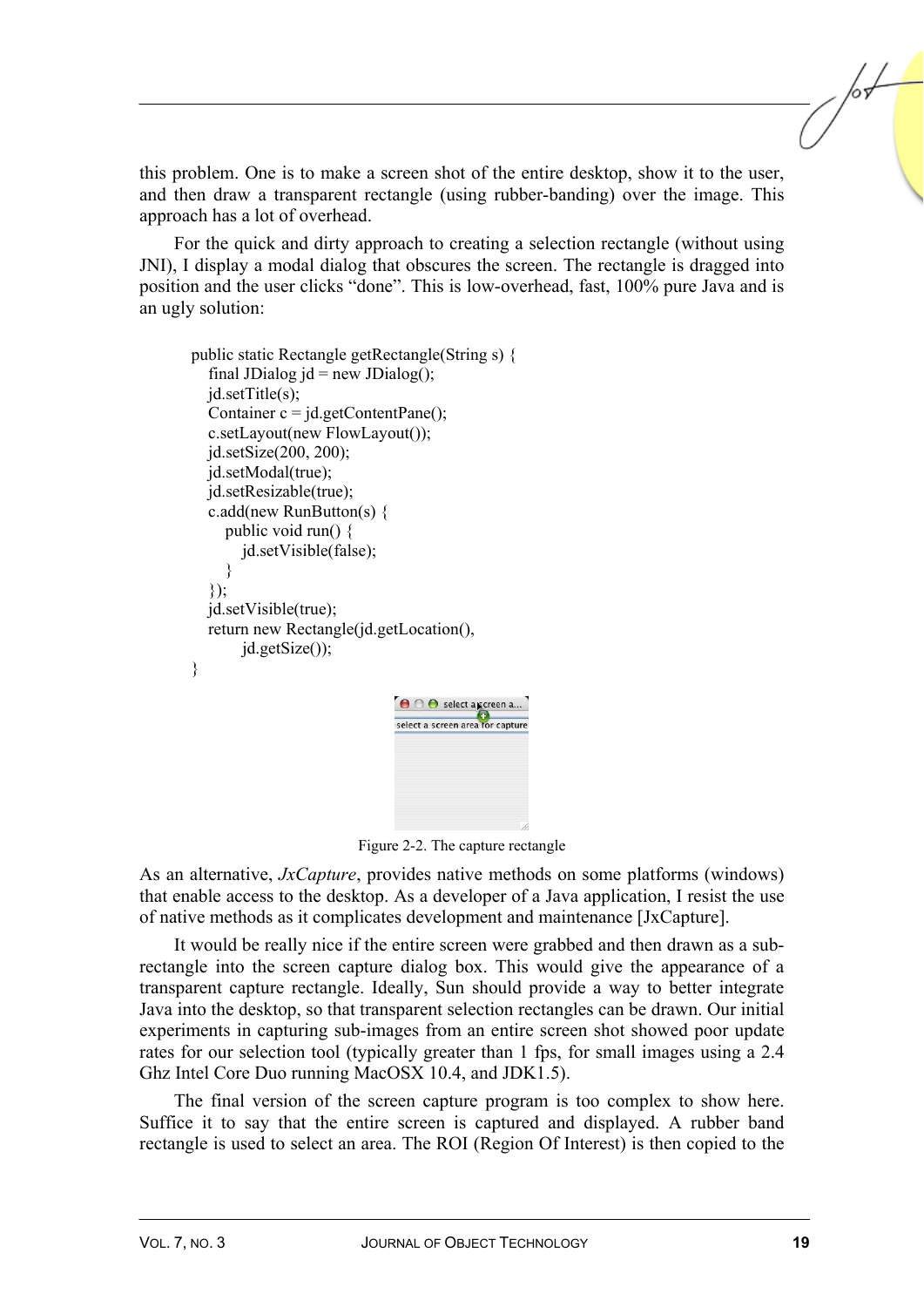FIXING APPLES' BROKEN CLIPBOARD, WITH JAVA

clipboard and displayed. This works at interactive speeds (better than 10 FPS on the aforementioned system).

### 3 BUILDING AN RTF ENCODER OF JPEG IMAGES

The RTF format is a Microsoft specification, now on version 1.9 [RTF]. It is able to encode a wide variety of different formats. There are basically two kinds of image formats, bit-mapped, and vector. Some image formats are both (i.e., hybrid formats). For example, JPEG is a bit-mapped format, but WMF can have both bit-mapped images and vector graphics. While the present example is focused on JPEG images, others are possible, given the proper encoding. The following code shows how an image and a caption can be written, as RTF to the system clipboard:

```
public static void copyImageAndTextToClipboardAsRtf( 
BufferedImage image, 
String caption) 
        throws IOException, DocumentException { 
     ByteArrayOutputStream baos = 
          new ByteArrayOutputStream(); 
    Document doc = new Document();
     RtfWriter.getInstance(doc,baos); 
     doc.open(); 
    byte[] bytes = ImageUtils.toJpgBytes(image);
     doc.add(new com.lowagie.text.Jpeg(bytes)); 
    doc.add(new Paragraph("n" + caption));doc.close();
```
setRtfContents(baos, null);

#### }

#### Where

```
public static byte[] toJpgBytes(BufferedImage image) 
        throws IOException { 
      ByteArrayOutputStream outstream = 
           new ByteArrayOutputStream(); 
      ImageIO.write(image, "jpg", outstream); 
     return outstream.toByteArray(); 
   }
```
The RTF contents are sent to the system clipboard as a class that implements the *Transferable* interface. This is a common part of the Java clipboard framework:

public static void setRtfContents( ByteArrayOutputStream baos,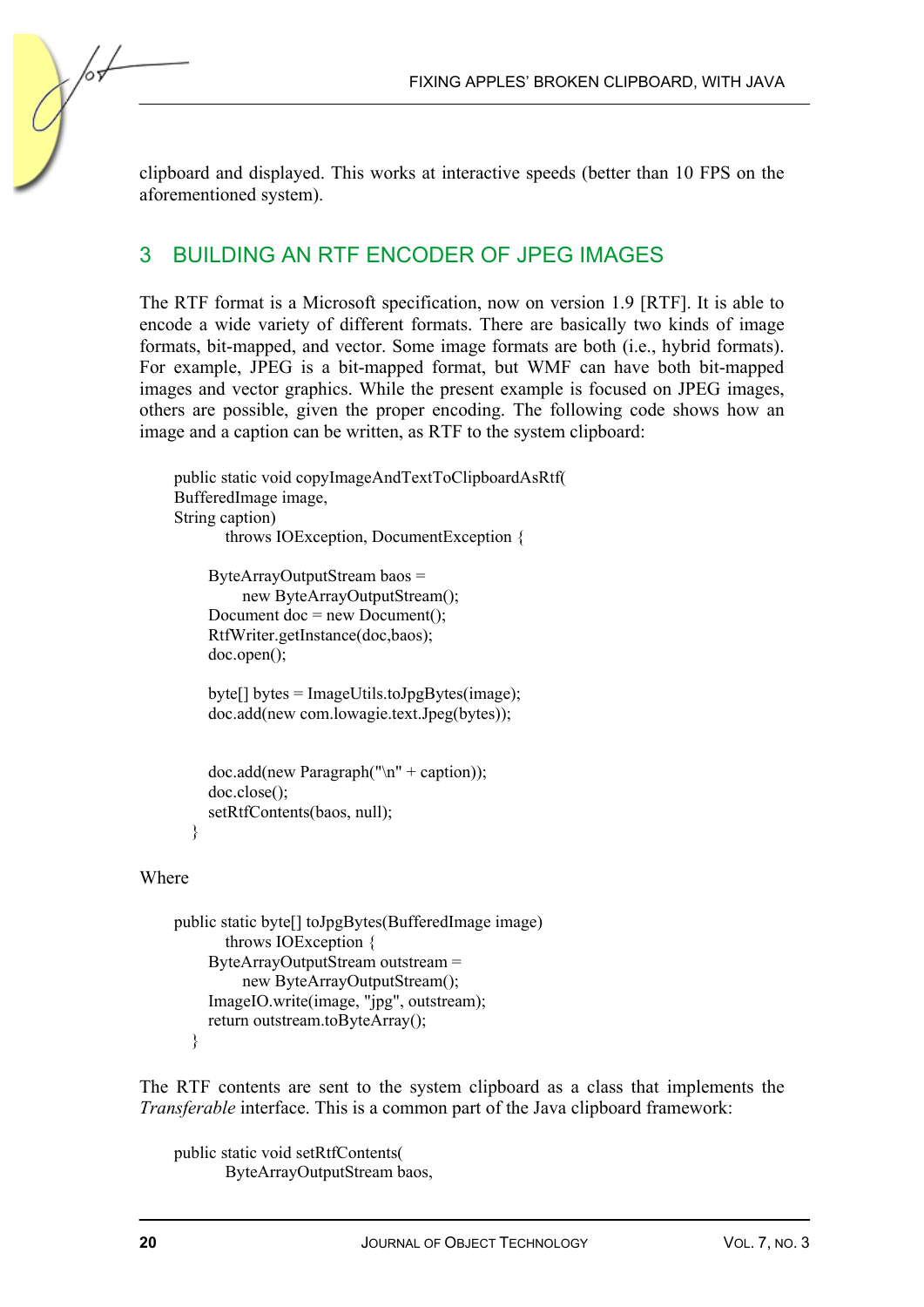```
 ClipboardOwner owner) { 
   ByteArrayInputStream bais = 
        new ByteArrayInputStream(baos.toByteArray()); 
   ClipBoardUtils.setContents(new RtfTransferable(bais), owner); 
 }
```
To properly identify the binary data, we declare that it is of RTF type by making use of a special string, known as the MIME type:

```
public class RtfTransferable implements Transferable { 
         public DataFlavor rtfDataFlavor; 
         private ByteArrayInputStream stream; 
         public RtfTransferable(ByteArrayInputStream stream) { 
              try { 
                       rtfDataFlavor = 
                                new DataFlavor("text/rtf; class=java.io.InputStream"); 
               } catch (ClassNotFoundException e) { 
                       e.printStackTrace(); 
\left\{\begin{array}{cc} 1 & 1 \\ 1 & 1 \end{array}\right\} this.stream = stream; 
         } 
         public DataFlavor[] getTransferDataFlavors() { 
             return new DataFlavor[] { rtfDataFlavor };
         } 
         public boolean isDataFlavorSupported(DataFlavor flavor) { 
              return flavor.equals(rtfDataFlavor); 
         } 
         public Object getTransferData(DataFlavor flavor) 
               throws UnsupportedFlavorException { 
              if (!isDataFlavorSupported(flavor)) { 
                       throw new UnsupportedFlavorException(flavor); 
\left\{\begin{array}{cc} 1 & 1 \\ 1 & 1 \end{array}\right\} return stream; 
         } 
}
```
One of the problems in getting data to the system clipboard is that the document must be converted into an RTF stream. In order to facilitate this, I make use of the *iText* framework, as described in [Lowagie]. In the following section, I show how to get an image that has already been placed on the clipboard and RTF encapsulate it.

## 4 RTF ENCAPSULATING AN EXISTING IMAGE.

Typically, we are faced with a clipboard that already contains an image. The image could have been placed by another program (i.e., Photoshop, or the native screen /sŁ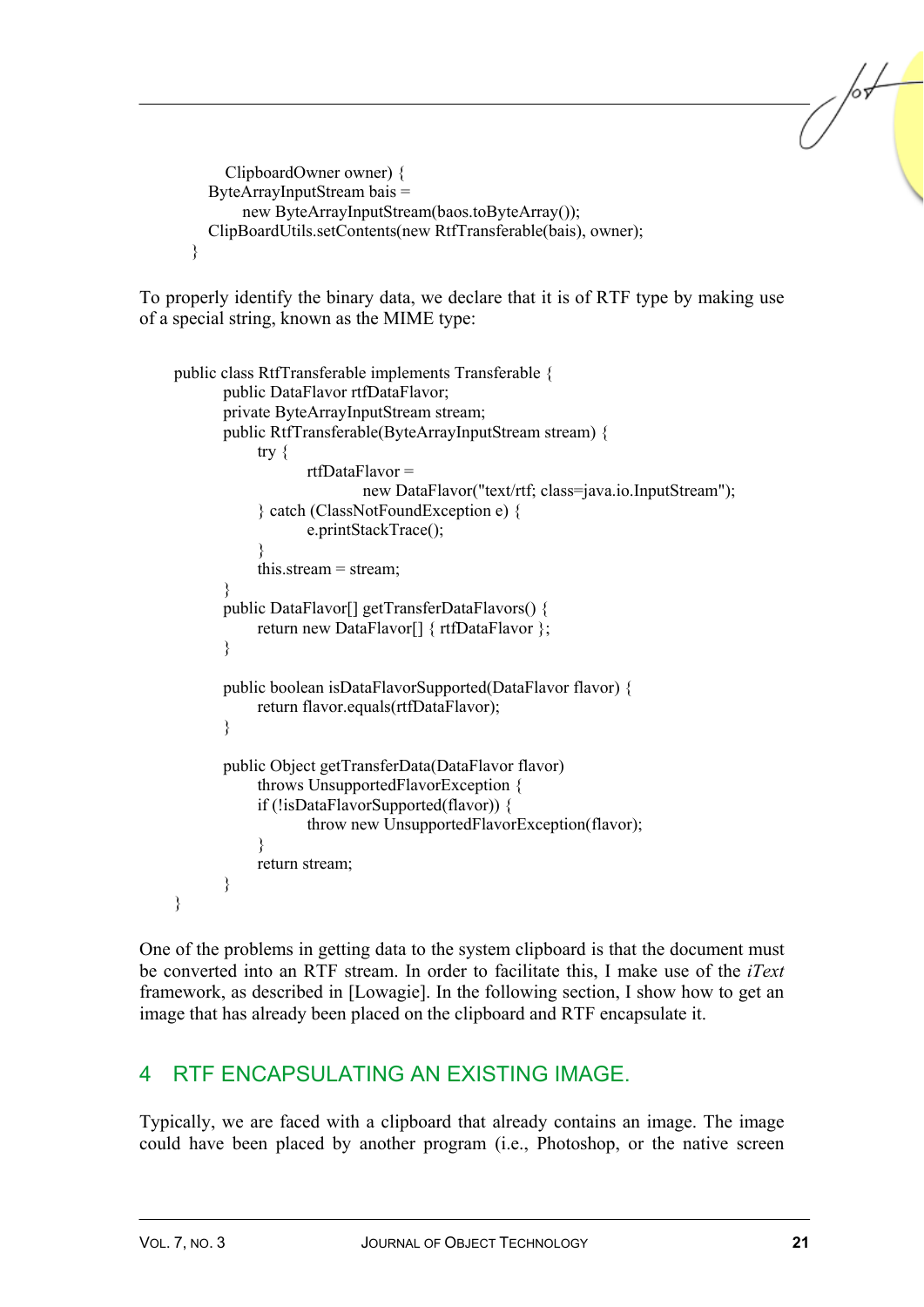capture program). In such a case, it become necessary to RTF encapsulate the given clipboard image.

Our approach to solving this problem is to get the clipboard as an image, display it, and then paste it in, as RTF. The code follows:

```
Image image = getClipBoardImage();
String title = "clipboard"; 
ImageUtils.displayImage(image, title); 
copyImageAndTextToClipboardAsRtf(ImageUtils.getBufferedImage(image),title);
```
Where:

```
public static Image getClipBoardImage() throws UnsupportedFlavorException, 
IOException { 
     Transferable t = CLIPBOARD.getContents(null); 
     return (Image) t.getTransferData(DataFlavor.imageFlavor); 
   }
```
#### 5 SUMMARY

This paper demonstrates some techniques for improving the cut-and-paste situation on the Apple Macintosh. Our approach is to RTF encapsulate our images, in order to prevent the clipboard from encoding them with QuickTime codecs. Further, for images already on the clipboard, we provide a way to replace the images with RTF documents, that can be pasted into Microsoft applications (like Word and PowerPoint).

The question of what to do with data, other than image data, remains open. If the image is already embedded in an RTF document, the decoding becomes more of a challenge. There are many possible image formats available for RTF embedding (JPEG is just one of them).

After a great deal of effort in creating a screen-capture GUI, I find the native screen capture programs to be superior in look and feel. Even so, the efforts described in this paper are still useful, as the images that come from native screen capture programs still need to be converted to RTF on the clipboard, before they can be incorporated into portable office documents.

The programs described in this article have been incorporated into the *JAddressBook* program, available at: http://show.docjava.com:8086/book/cgij/code/jnlp/addbk.JAddressBook.Main.jnlp. *JAddressBook* is a Java web start application and the screen capture program is available under the *utilities* menu.